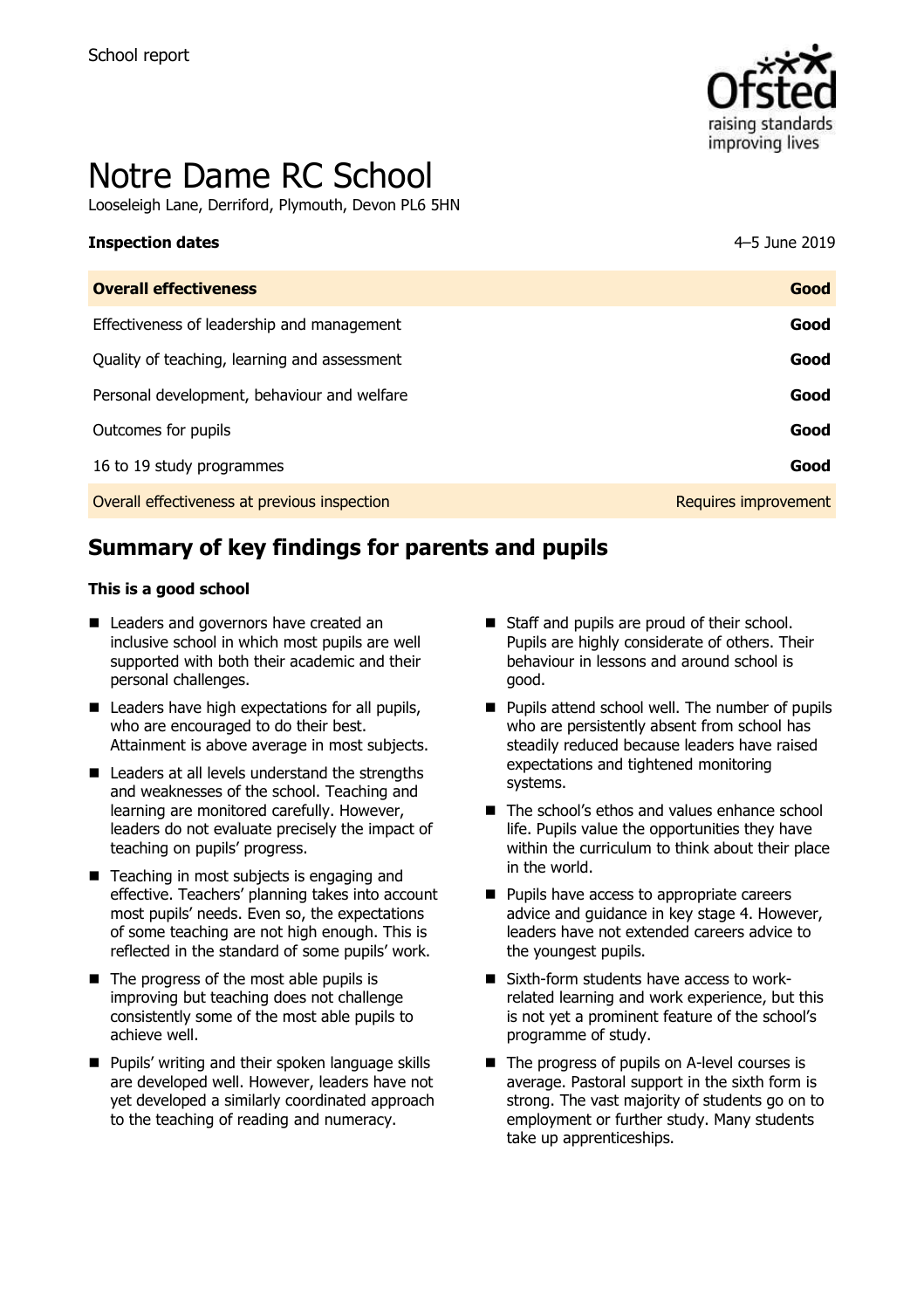

# **Full report**

### **What does the school need to do to improve further?**

- Improve the quality of teaching and pupils' achievement by:
	- making sure that teachers across all subjects have the same high expectations of what pupils can do
	- consistently challenging the most able pupils to think more deeply about their work and so make greater progress.
- **IMPROVE PUPILS' personal development by extending the careers guidance programme** so that key stage 3 pupils develop a better understanding about the careers they can aspire to.
- Improve 16 to 19 study programmes by extending the range and depth of work-related learning activities provided to sixth-form students.
- Improve the effectiveness of leadership and management by:
	- ensuring that the checks leaders make on the quality of teaching take more account of the progress pupils make
	- coordinating efforts to improve pupils' reading and numeracy skills more effectively.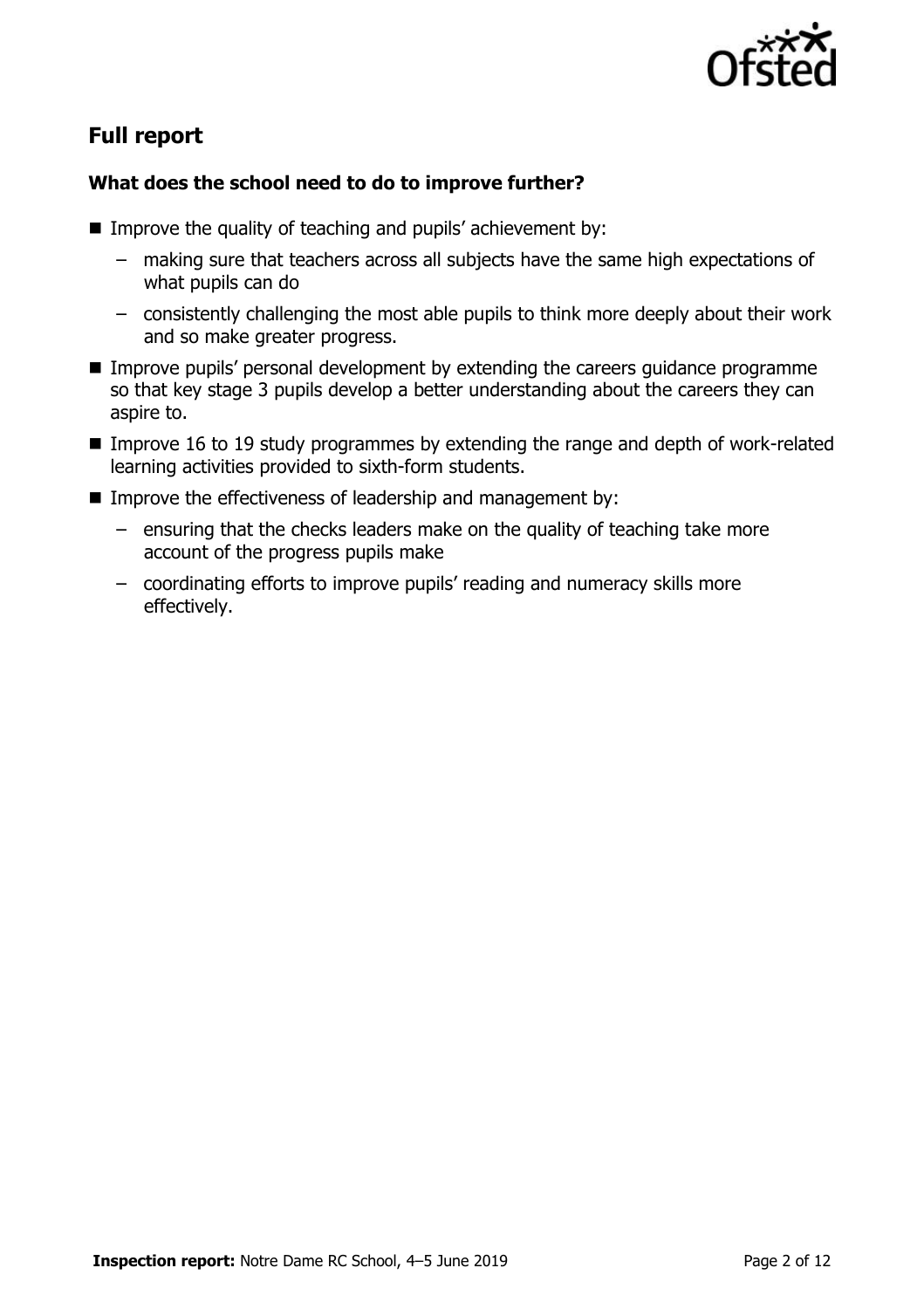

# **Inspection judgements**

#### **Effectiveness of leadership and management Good**

- The headteacher provides principled, compassionate and effective leadership. She leads by example and has steered the school through a period of rapid improvement with determination. She ensures that the school's ethos, which is to educate 'head, heart and hands', enriches pupils' experiences and informs the school's direction.
- A strong team of governors and leaders from the trust provide effective support and challenge to the headteacher and to other leaders in the school. Leaders at all levels have an accurate view of the strengths and weaknesses of the school. They have the capacity and will to see through further improvements.
- Middle leadership has been reorganised around a faculty structure. This has been an empowering process for middle leaders who are now sharply focused on improving the standards of teaching and learning in their subject areas. Most middle-leadership roles are clearly defined. There is a shared vision of what good teaching looks like. However, the approach to the development of literacy and numeracy across faculties is underdeveloped.
- The school has invested in the leadership of teaching. Senior leaders have identified the features of good teaching and have provided training to teachers in the light of this. With the support of middle leaders, they closely monitor teaching and learning. Teachers now receive regular feedback on their practice, and welcome this approach, which has created a healthy culture of continuous improvement. However, further action is required to ensure that teaching is consistently effective across all subjects.
- The leadership of provision for pupils with special educational needs and/or disabilities (SEND) is strong. Pupils with high levels of need follow a bespoke curriculum which is highly effective in preparing them for the next stage of their lives.
- The pupil premium and Year 7 literacy and numeracy catch-up premium are spent wisely. The leader responsible for this carefully evaluates the impact of spending. The school is not afraid to identify where spending has been less effective and think again, or to focus the funds where the need is highest. As a result, disadvantaged pupils and pupils who need to catch up make good progress.
- Leaders have introduced a new system for the performance management of teachers. This has sharpened teachers' focus on planning for the progress of all pupils, taking into account their different starting points.
- Teachers at different stages in their careers are encouraged to undertake further training. For example, they take qualifications in middle and senior leadership. Newly qualified teachers appreciate the high level of support they receive.
- Leaders ensure that the curriculum offered is broad and balanced. When pupils take their options in Year 8, they are encouraged to choose subjects they will enjoy. Most pupils study a language, with many starting a new language for the first time in Year 9. Pupils take two languages if they wish. Increasingly, disadvantaged pupils are choosing to study languages because of the motivating teaching they receive. All pupils have the opportunity to deepen their scientific understanding by taking triple science as an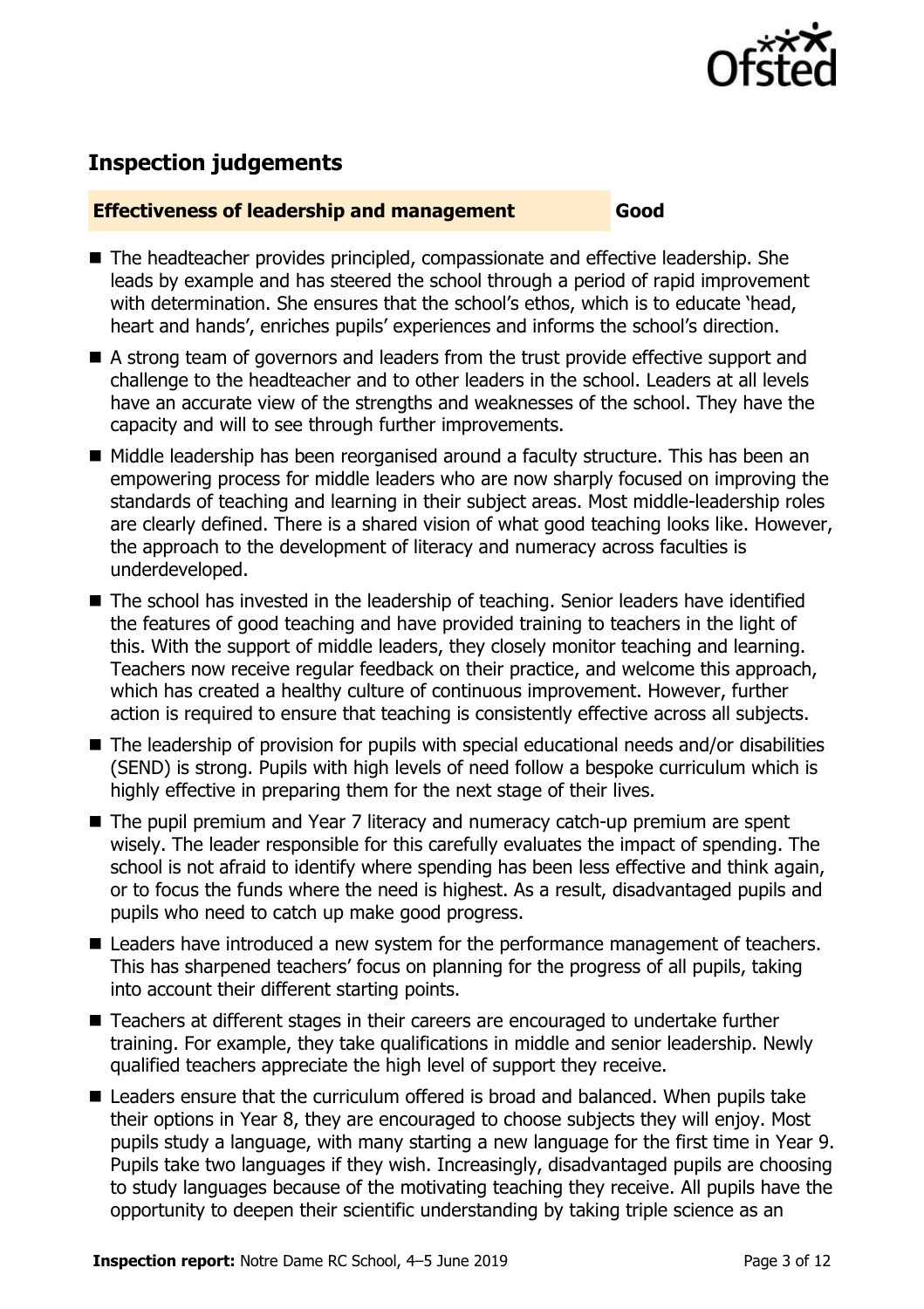

option. Due to the religious character of the school, all pupils continue with religious studies (RS) to GCSE.

- In personal, social and health education (PSHE) lessons and on 'Dimension Days' pupils learn about risks and how to keep themselves safe. Pupils' knowledge of how the British parliamentary system works is strong, and their appreciation of other faiths and cultures is well developed. A programme of tutoring and assemblies complements learning in PSHE and RS. A 'theme of the week' is used to focus discussions, for example on the benefits of 'retreat'. Year 7 pupils go on retreat to Buckfast Abbey each year. While there, they take time for quiet reflection and practise arts and crafts. Pupils value highly the time set aside in the planned curriculum for quiet contemplation and this supports their mental health.
- Leaders coordinate a wide and interesting programme of extra-curricular activities. They monitor carefully how well pupils, including disadvantaged pupils, access these.
- **Parents and carers are satisfied with the quality of education provided by the school.** The great majority believe the school to be well led and managed and would recommend the school to other parents.

#### **Governance of the school**

- The trust provides an education standards manager who manages the performance of the headteacher and carries out regular reviews of the school's effectiveness. As a result, the trust understands in detail the areas of practice in need of development, for example teachers' use of challenge for the most able pupils.
- Governors hold leaders to account robustly. They identify aspects of the school's work to focus on and pose questions to the appropriate leaders. Leaders provide detailed responses, and these are used as the basis for further discussion with governors, who report their findings to the headteacher and to the trust. Standards are rising as a result.
- Governors oversee the use of the pupil premium and Year 7 catch-up premium effectively. Pupils who benefit from this funding make strong progress.

#### **Safeguarding**

- The arrangements for safeguarding are effective. Leaders and governors have ensured that there is a culture of vigilance. The appropriate checks are made on all adults working with the school. Governors monitor the school's safeguarding processes regularly and carefully.
- Staff training is up to date. Staff report their concerns through a secure, online system and these are acted on quickly.
- Staff have a good awareness of possible risks, such as those posed to children missing from education or from extremism. Their timely reporting enables leaders to take the appropriate action.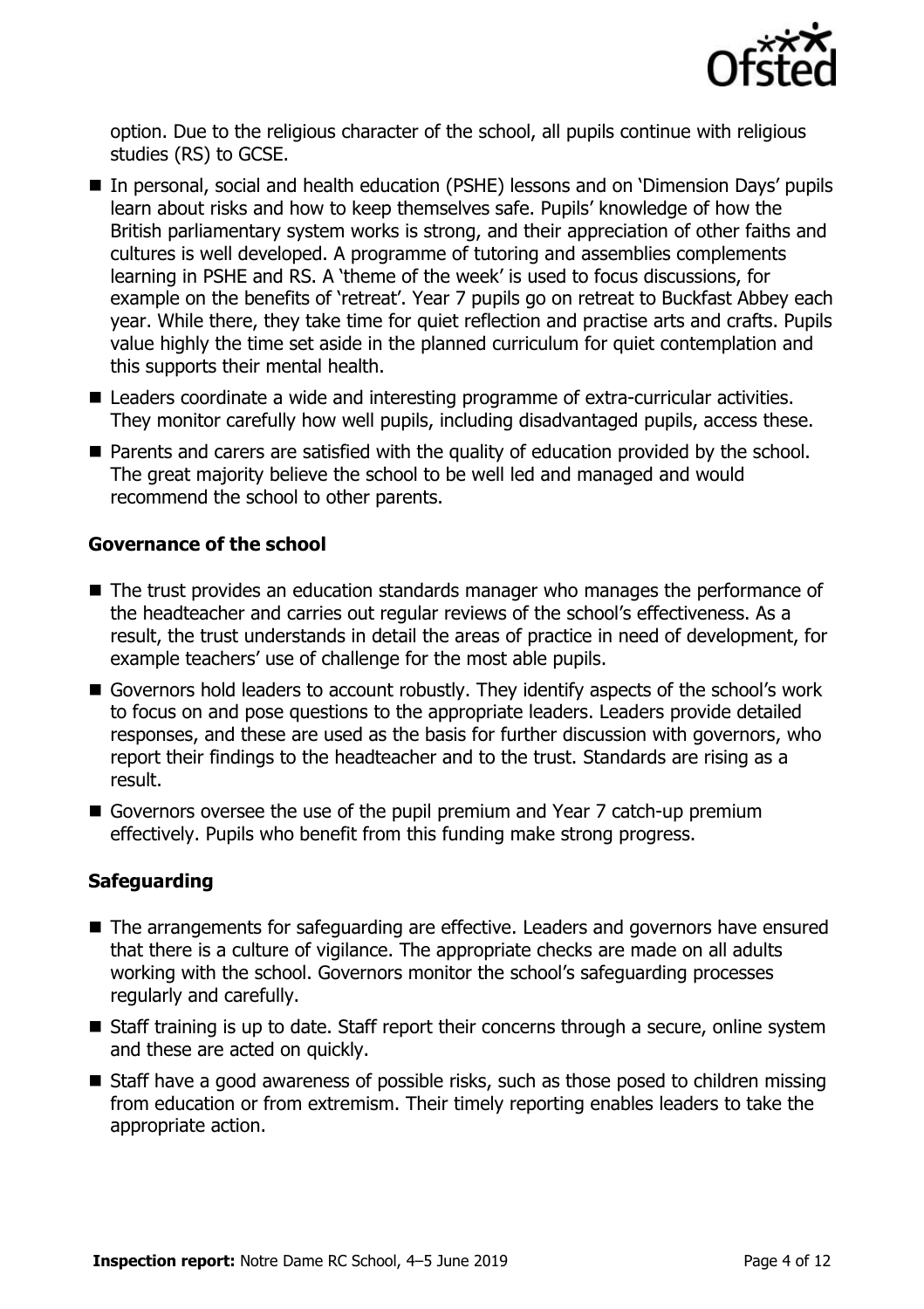

#### **Quality of teaching, learning and assessment Good**

- In a wide range of subjects, teachers present curriculum content in interesting ways. Pupils understand the purpose of activities and these help them to become increasingly independent. Pupils engage well and develop good understanding of concepts and subject vocabulary.
- Teaching in English is particularly strong. In the past, the most able pupils have not made good progress. They now study the richest and most challenging texts and so progress is better. Leaders have thought carefully about how the curriculum in key stage 3 can best prepare pupils for GCSE and A level. When pupils find it difficult to engage with a text, teachers use imaginative methods to overcome this; for example, Year 10 pupils attended a lecture on Frankenstein at a local university.
- **Pupils feel supported and challenged by their teachers in most subjects. In** mathematics there is sometimes an emphasis on practising fluency even though pupils are ready to apply their knowledge in contexts which promote reasoning and problemsolving.
- The quality of teachers' questions has been an area of focus for the school. Teachers question pupils to check that factual knowledge has been taken on. Most teachers ask searching questions and encourage pupils to answer these in detail.
- **Pupils complete homework which reinforces the learning in class or helps to prepare** them for future lessons.
- When pupils do not make good progress, teachers are generally quick to respond. Most teachers think carefully about how they can support pupils' learning and progress often improves as a result; for example in science, when pupils do not understand a concept, teachers plan practical lessons to clarify the learning points.
- **Pupils receive feedback in line with the school's assessment policy. Most pupils make** good use of this feedback to improve their work, especially in key stage 3 and in English, languages and art. Some aspects of the policy are followed less well, for example pupils do not always know when they have made spelling mistakes.
- $\blacksquare$  Pupils complete assessments and tests throughout the year. They find this useful, although many said they would like to spend more time going over what they didn't know before moving on to new learning.
- **Pupils who struggle with literacy keep 'word books' in which they record unfamiliar** vocabulary. Pupils carry their word books and refer to them in different subjects to improve the variety in their writing. When pupils find it difficult to develop their ideas, they are given prompts which help them to extend their writing. Pupils are encouraged to read widely through fortnightly library lessons. In these lessons, learning support assistants listen to pupils read. Leaders have not yet considered sufficiently the role of the whole curriculum in developing pupils as better readers.
- Although teaching has improved across the school, notably in English, languages, humanities and some of the creative arts, there are still some inconsistencies left in mathematics, science and music. Teaching in these subjects does not consistently provide the right level of challenge or support pupils' need.
- **Parents are satisfied with the quality of teaching that pupils receive. The majority**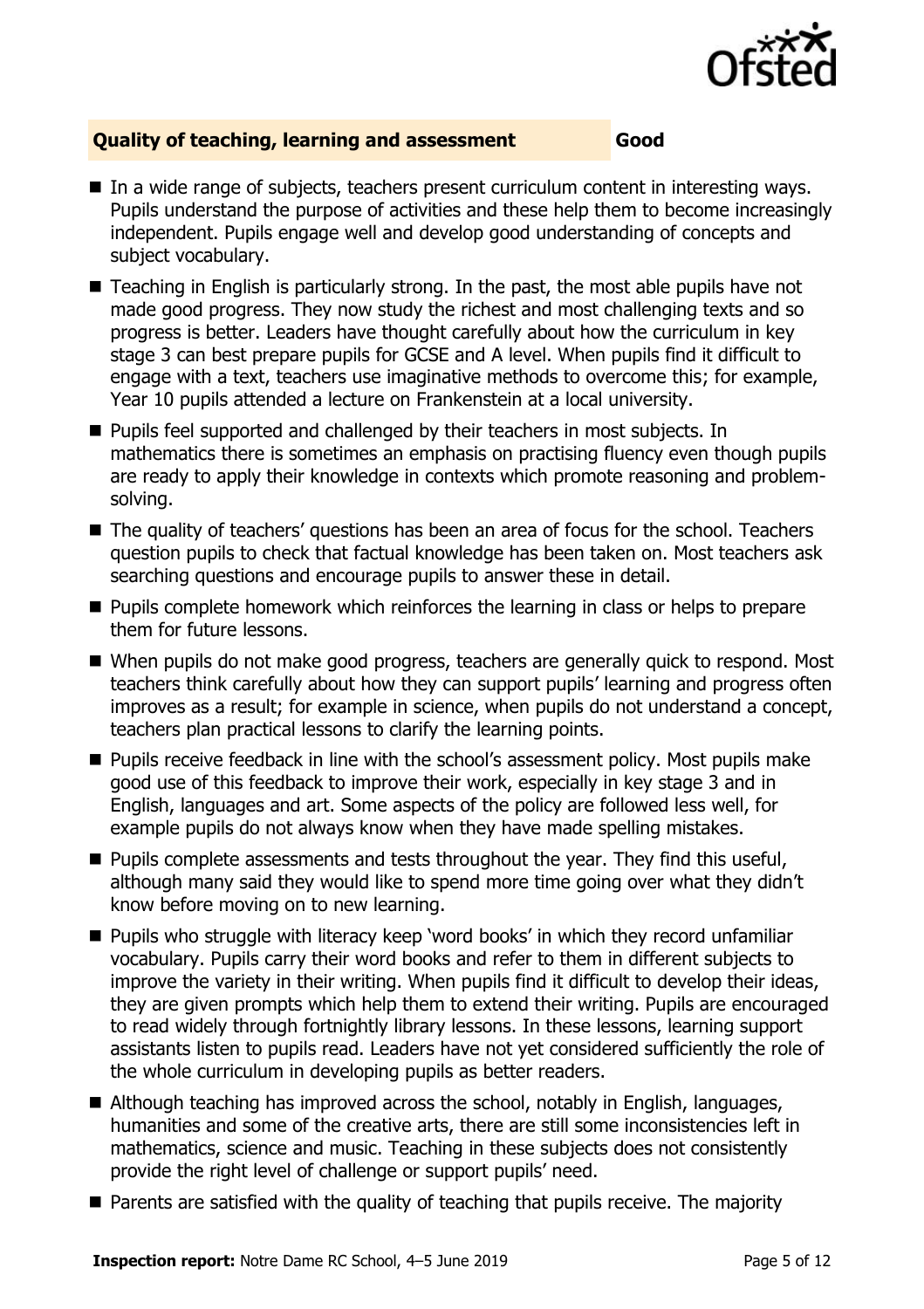

believe that their child is well taught and that they are set appropriate homework.

 $\blacksquare$  The great majority of pupils feel that teachers give them challenging work and they enjoy learning at school.

#### **Personal development, behaviour and welfare <b>Good**

#### **Personal development and welfare**

- The school's work to promote pupils' personal development and welfare is good. Pupils are quietly confident. They have the self-assurance to be able to approach adults and strike up polite conversation.
- Pupils' spiritual, moral, social and cultural development is strong. Through its Christian ethos, the school develops reflective pupils who are contemplative and caring in their outlook.
- **Pupils wear their uniform proudly. Leaders have raised expectations and enlisted the** support of parents to instil higher standards in the presentation of work.
- **Pupils are punctual to school and to lessons. Leaders have raised awareness of the** importance of punctuality by increasing communications with parents and being a visible presence when pupils arrive at school.
- **Pupils appreciate that leaders have emphasised rewards and celebration over** sanctions; for example, pupils are awarded tokens which they use to vote for rewards.
- **Pupils feel safe and they know how to keep themselves safe. They receive appropriate** information about how to manage themselves in relationships as they develop into young adults. Pupils are taught about fundamental British values and their understanding of these is good.
- **Pupils recognise that bullying does happen but when it does, teachers deal with it** effectively and it stops.
- Leaders have reviewed the tutoring system so that older pupils benefit from increased support with their examination subjects, alongside information to support mental health. The youngest pupils benefit from the vertical tutoring system, which places pupils from Years 7 to 9 in tutor groups together. Older pupils support the younger ones well.
- **Pupils value the careers interviews they have in Year 10. They are advised to consider** multiple routes into their chosen careers to maximise their chances of success. Leaders have not yet extended careers guidance to the youngest pupils who need this before they choose GCSE subjects in Year 8. Students in the sixth form are encouraged to take work experience placements but many do not do this. The programme of workrelated learning in the sixth form needs development so that this becomes a more prominent feature of the programme of study.

#### **Behaviour**

■ The behaviour of pupils is good. Pupils' conduct around school and in lessons is courteous. They are respectful of one another and of their teachers. Disruption in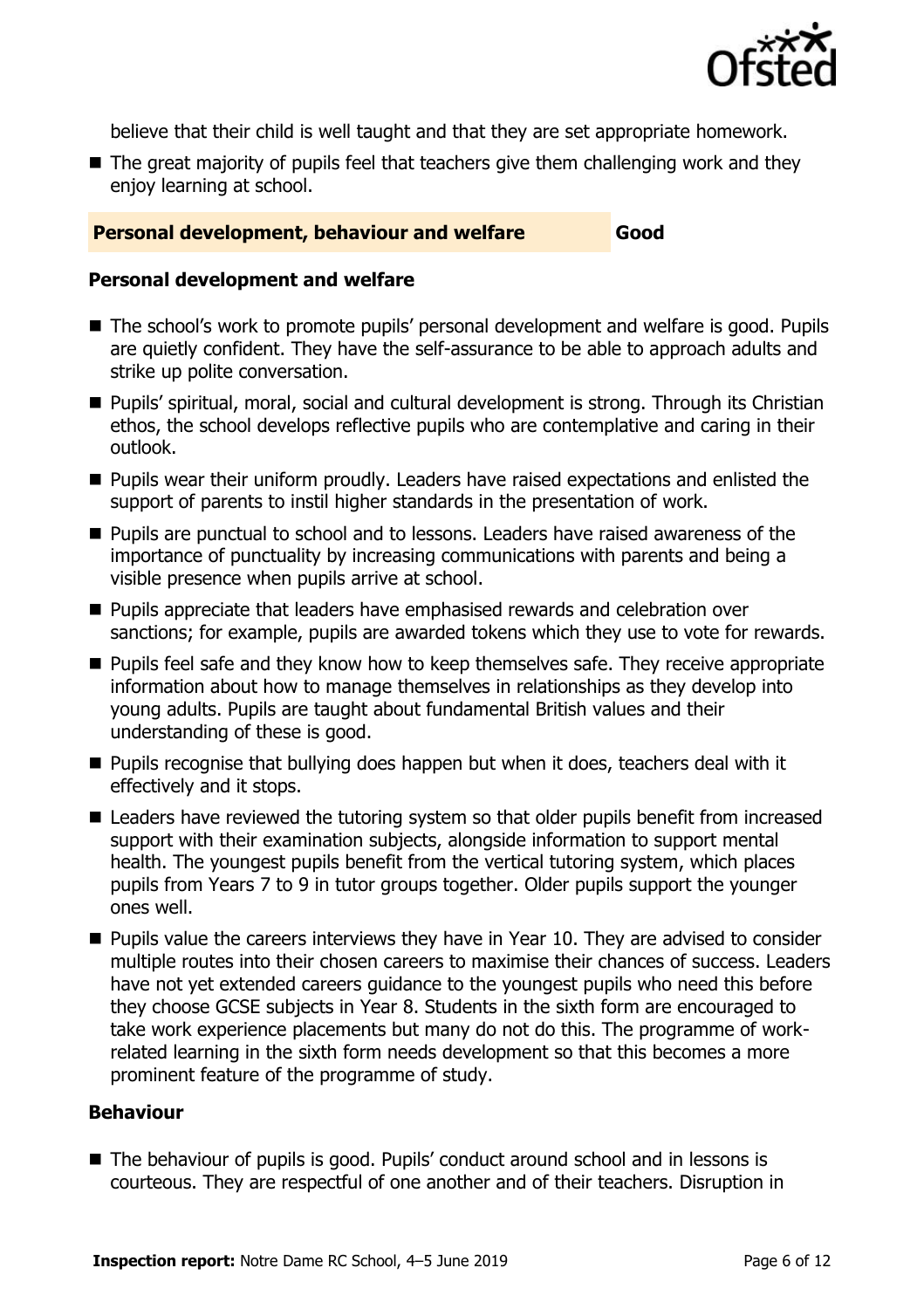

lessons is rare and when it happens, teachers deal with it effectively.

- Attendance has improved to above average. The number of pupils who are persistently absent from school has fallen to below the average.
- **Pupils are rarely excluded from school. The number of exclusions is below average.** Leaders and governors monitor patterns in behaviour. Pupils say that behaviour has improved markedly.

#### **Outcomes for pupils Good**

- The progress of pupils at key stage 4 in a wide range of subjects was average or above average in 2018. Pupils currently in the school make good or improving progress because teaching is improving across the school. Work in pupils' books indicates that they are making good progress across most subjects and all year groups.
- Pupils' progress in GCSE English was around the national average in 2018. Pupils currently in the school are making better progress than last year. Inspection evidence demonstrates that the great majority are now making good progress in this subject.
- Last year, pupils' progress in GCSE mathematics was above the national average. Most pupils continue to do well. However, teaching does not challenge sufficiently the most able pupils in mathematics and so their progress is hindered.
- Disadvantaged pupils are supported well. They make good progress. There were no differences in the quality of work seen in the books of disadvantaged pupils when compared to other pupils.
- Leaders monitor the work of pupils with SEND closely. Teachers understand their needs and provide appropriate extra help for them. These pupils make good progress from their starting points.
- **Pupils who enter the school with lower than average levels of attainment in English and** mathematics are well supported by catch-up programmes. As a result, they make strong progress overall.
- In 2018, the proportion of pupils entered for the English Baccalaureate was below average. However, rates of entry for languages were above average and this continues to be the case. Increasing numbers of disadvantaged pupils are now choosing to study a language, which shows that leaders are raising aspirations.
- Attainment is above average in most subjects. A greater proportion of pupils attain a grade 5 or better in both GCSE English and mathematics than is seen nationally.
- $\blacksquare$  Pupils are well prepared to move on to the next stage of their education. A higher proportion of pupils than seen nationally go on to purposeful destinations when they leave the school.

#### **16 to 19 study programmes Good**

 $\blacksquare$  The leadership of the sixth form has improved the quality of teaching over time. Teaching is challenging and engaging. Teachers are innovative in the classroom and students are given the right help to improve when they find the work difficult. They appreciate that staff are highly responsive to their needs. One student's comment was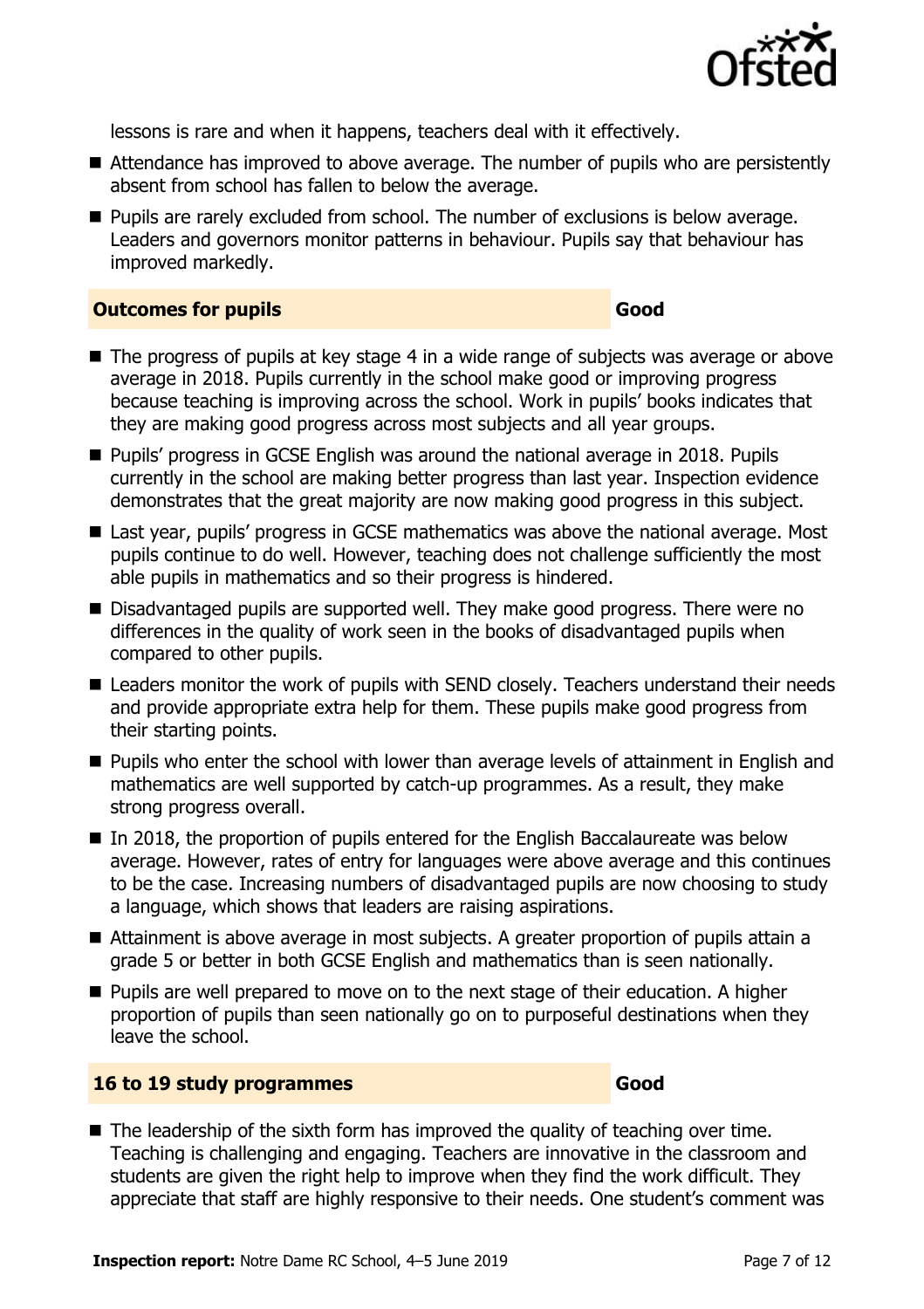

typical of many, 'Without a shadow of a doubt, this school will go the extra mile for you.'

- Most students take A levels. Progress on A-level courses has been improving vear-onyear and in 2018 was average overall. Students make better than average progress in English language, English literature, drama, media, biology and chemistry. Progress is less strong in A-level psychology, sociology and geography. However, leaders now monitor student progress more closely and achievement in these subjects is improving.
- Students also make average progress on their AS-level courses. The number of subjects in which students make better than average progress has grown when compared to A level to include art, religious studies, mathematics and history. Although most students continue their studies into A level, when they do choose to discontinue subjects at the end of Year 12, they achieve AS-level qualifications in line with national expectations.
- Teaching enables the most able students to fulfil their potential. Students who achieve the top grades at GCSE go on to make above-average progress on A-level programmes.
- Study programmes provide for a small proportion of students to take applied GCSE courses in health and social care and level 3 vocational diplomas in health studies and business. Students made strong progress in business, but progress is below average overall.
- Students who retake GCSE qualifications in English and mathematics are well taught. As a result, they make better than average progress and most improve their grades when they resit these examinations.
- The sixth form reflects well the inclusive spirit of the school. Leaders and teachers welcome students who join the school part way through the year. They help students to make a fresh start and support them to be successful on courses into Year 14. With the help of the school, these students often overcome personal difficulties to become resilient young people.
- Leaders provide well for the welfare of students. Students are given useful information about mental health. They know how to keep themselves safe and healthy. They have good awareness of possible dangers, such as those posed by drugs, the internet and exposure to extremist views.
- Students develop a strong sense of social responsibility. They contribute to the wider life of the school by hearing younger pupils read. Student participation in the National Citizenship Scheme is very high. Students are more confident as a result of these experiences.
- Students in the sixth form attend well overall. When students find it difficult to attend school, leaders ensure that they get the right support so that their attendance improves.
- Students receive appropriate careers guidance. They attend careers fairs and so are well informed about higher education and apprenticeships. However, students do not gain enough knowledge and experience of the workplace. They are not as well prepared for the world of work as they could be because relatively few students take the opportunity to complete a work experience placement.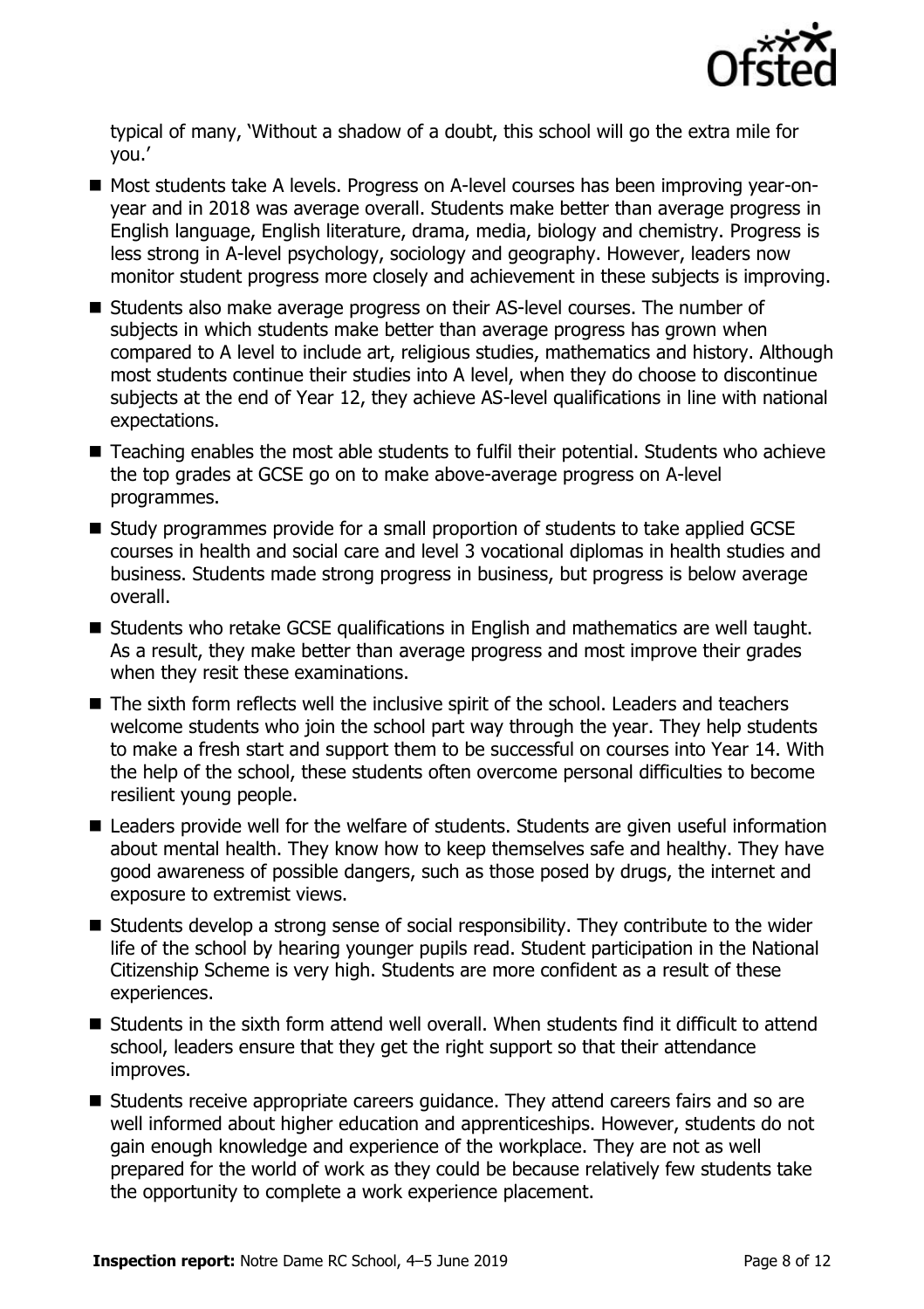

# **School details**

| Unique reference number | 140737   |
|-------------------------|----------|
| Local authority         | Plymouth |
| Inspection number       | 10088328 |

This inspection of the school was carried out under section 5 of the Education Act 2005.

| Type of school                                           | Secondary<br>comprehensive |
|----------------------------------------------------------|----------------------------|
| School category                                          | Academy converter          |
| Age range of pupils                                      | 11 to 18                   |
| <b>Gender of pupils</b>                                  | Girls                      |
| Gender of pupils in 16 to 19 study<br>programmes         | Mixed                      |
| Number of pupils on the school roll                      | 707                        |
| Of which, number on roll in 16 to 19 study<br>programmes | 128                        |
| Appropriate authority                                    | Board of trustees          |
| Chair                                                    | <b>Rt Hon Lord Burnett</b> |
| <b>Headteacher</b>                                       | Kate White                 |
| Telephone number                                         | 01752 775 101              |
| Website                                                  | www.ndonline.org/          |
| <b>Email address</b>                                     | info@ndonline.org          |
| Date of previous inspection                              | 25-26 January 2017         |

#### **Information about this school**

- Notre Dame RC School is an 11 to 18 Roman Catholic school for girls with a mixed sixth form. It is a smaller than average sized secondary school. The sixth form is part of a consortium of five local providers of 16 to 19 programmes of study.
- The school is part of Plymouth CAST multi-academy trust. The trust was formed in April 2014. The school joined the trust and became an academy on 1 April 2014. The work of the trust is overseen by a board of directors. Plymouth CAST is responsible for 35 schools, including two secondary schools, in the south west region.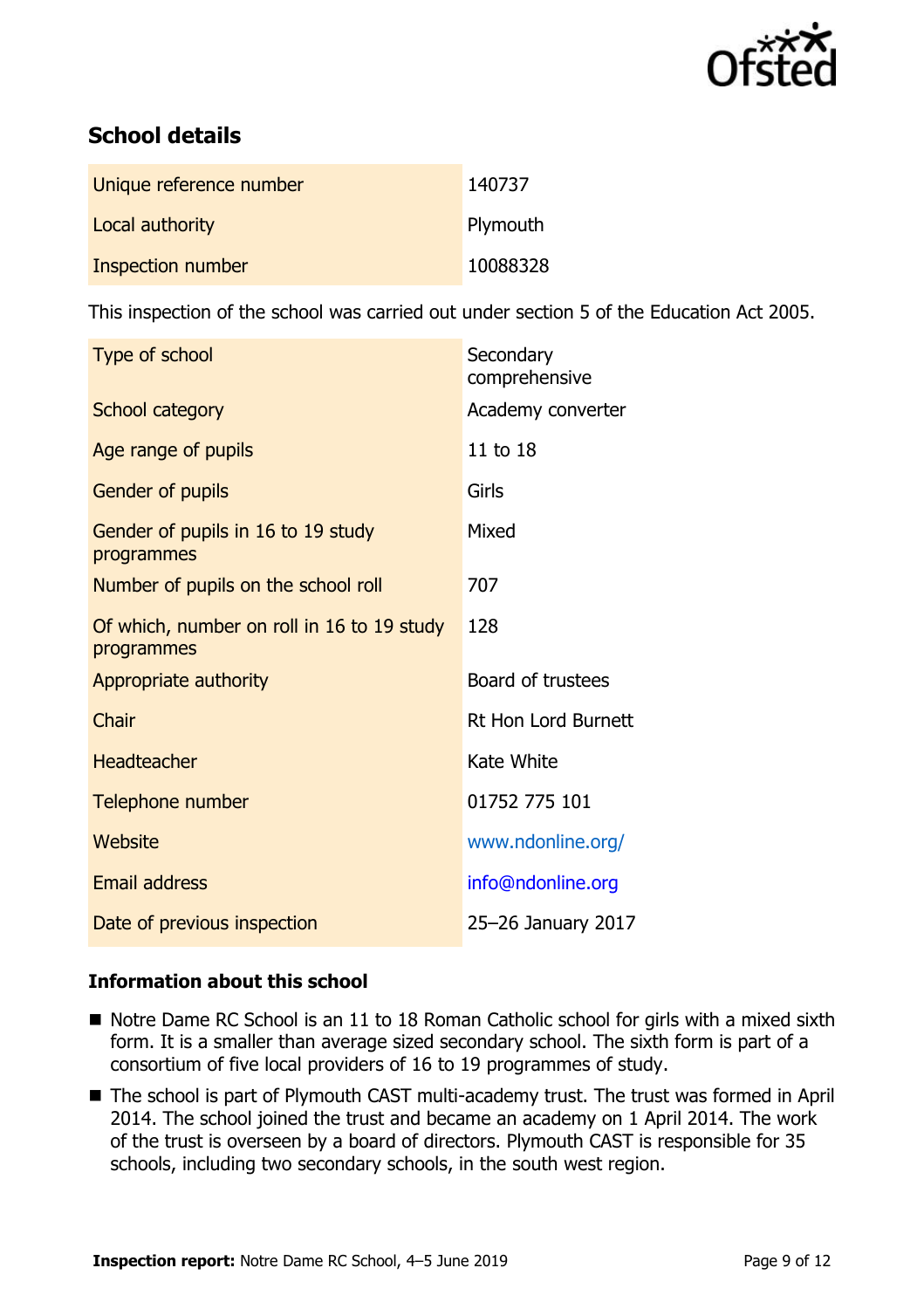

- The proportion of pupils supported by the pupil premium funding is above the national average.
- The proportion of pupils with special educational needs and/or disabilities with an education, health and care plan is below the national average.
- The school uses ACE multi-academy trust for alternative provision.
- The school was last inspected under Section 48 on 5 September 2018.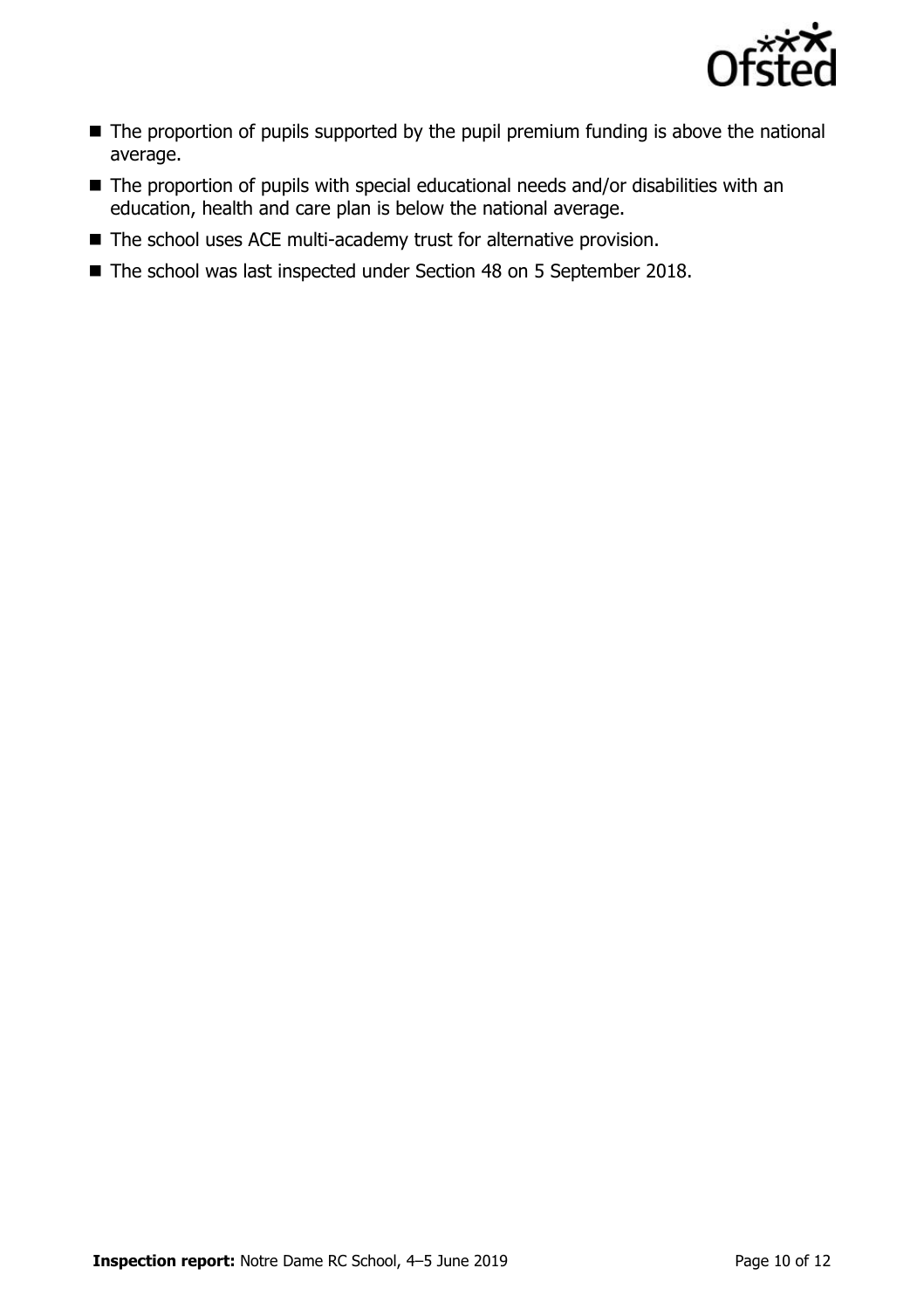

# **Information about this inspection**

- Inspectors observed teaching in lessons, often alongside senior leaders.
- Inspectors scrutinised a wide sample of pupils' work, taking into account a range of year groups and subjects.
- **Inspectors held discussions with pupils from key stages 3, 4 and 5. Inspectors also** observed and talked with many pupils informally across the site.
- Interviews were conducted with the headteacher, senior and middle leaders, teachers, representatives from the trust and the governing body.
- Documentary evidence was scrutinised with reference to the school's self-evaluation, improvement planning, safeguarding, external and internal reviews.
- Inspectors considered 121 responses and 75 comments in the online Parent View survey. In addition, inspectors considered direct communications from two parents.
- Inspectors took into account 158 responses and 31 comments in the online pupil survey, and 78 responses and 12 comments in the online staff survey.

#### **Inspection team**

| Lydia Pride, lead inspector | Ofsted Inspector |
|-----------------------------|------------------|
| Julie Nash                  | Ofsted Inspector |
| <b>Non Davies</b>           | Ofsted Inspector |
| Marcia Headon               | Ofsted Inspector |
| <b>Katherine Powell</b>     | Ofsted Inspector |